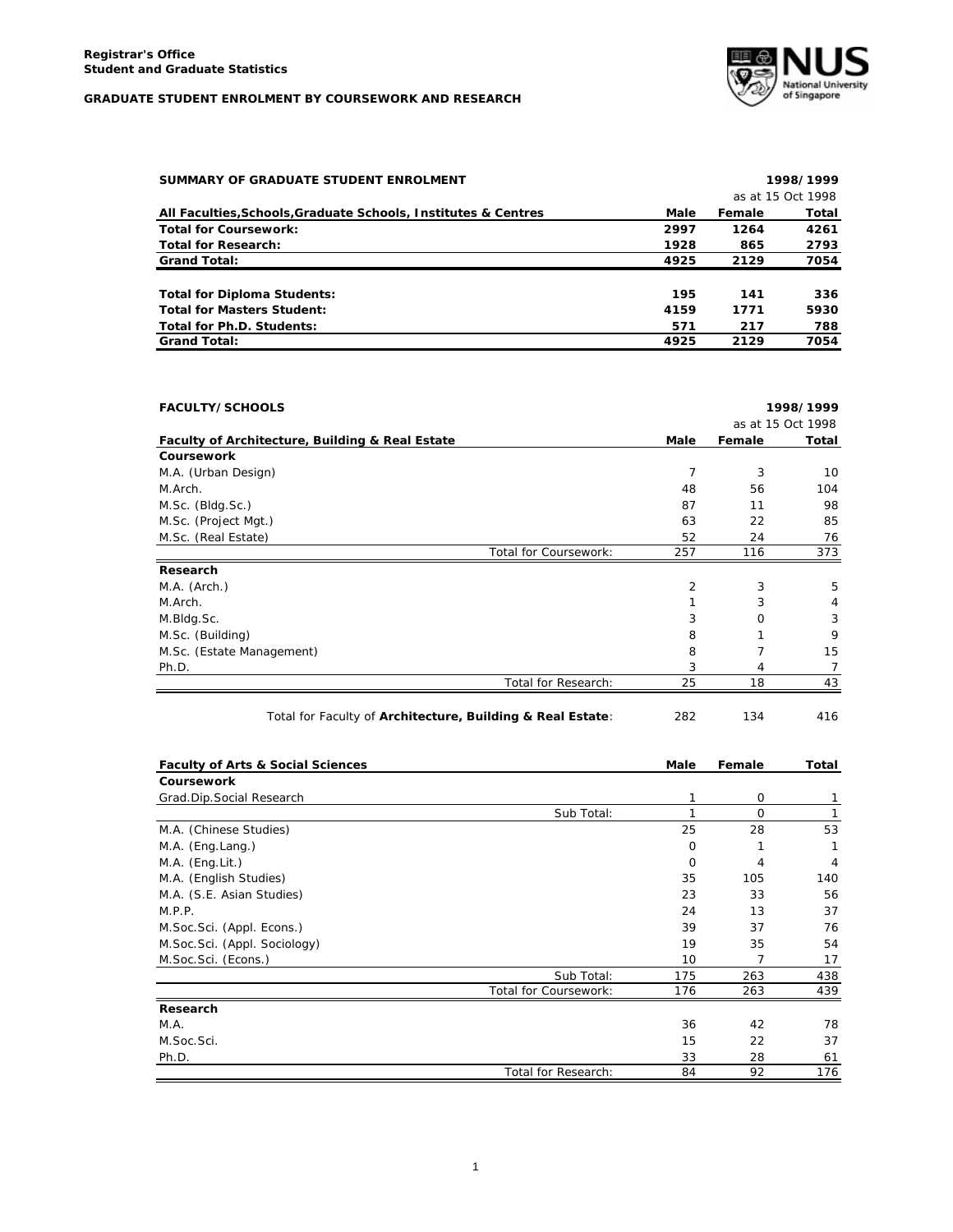

|                                           | Total for Faculty of Arts & Social Sciences:  | 260            | 355          | 615            |
|-------------------------------------------|-----------------------------------------------|----------------|--------------|----------------|
| <b>Faculty of Business Administration</b> |                                               | Male           | Female       | Total          |
| Research                                  |                                               |                |              |                |
| M.Sc. (Mgt.)                              |                                               | 43             | 44           | 87             |
| Ph.D.                                     |                                               | 16             | 13           | 29             |
|                                           | Total for Research:                           | 59             | 57           | 116            |
|                                           | Total for Faculty of Business Administration: | 59             | 57           | 116            |
| <b>School of Computing</b>                |                                               | Male           | Female       | Total          |
| Research                                  |                                               |                |              |                |
| M.Sc.                                     |                                               | 108            | 40           | 148            |
| Ph.D.                                     |                                               | 2              | $\mathbf{1}$ | 3              |
|                                           | Total for Research:                           | 110            | 41           | 151            |
|                                           | Total for School of Computing:                | 110            | 41           | 151            |
| <b>Faculty of Dentistry</b>               |                                               | Male           | Female       | Total          |
| Research                                  |                                               |                |              |                |
| D.D.S.                                    |                                               | 1              | 0            | 1              |
| M.Sc.D.                                   |                                               | $\overline{2}$ | 0            | $\overline{2}$ |
| Ph.D.                                     |                                               | 2              | 0            | $\overline{2}$ |
|                                           | Total for Research:                           | 5              | $\mathsf{O}$ | $\overline{5}$ |
|                                           | Total for Faculty of Dentistry:               | 5              | 0            | 5              |
| <b>Faculty of Engineering</b>             |                                               | Male           | Female       | Total          |
| Research                                  |                                               |                |              |                |
| M.Eng.                                    |                                               | 820            | 207          | 1027           |
| Ph.D.                                     |                                               | 227            | 40           | 267            |
|                                           | Total for Research:                           | 1047           | 247          | 1294           |
|                                           | Total for Faculty of Engineering:             | 1047           | 247          | 1294           |
| <b>Faculty of Law</b>                     |                                               | Male           | Female       | Total          |
| Coursework                                |                                               |                |              |                |
| Dip.Bus.Law                               |                                               | 0              | 1            | 1              |
| Grad.Dip. Law                             |                                               | 5              | $\sqrt{4}$   | 9              |
| Grad.Dip.Sing. Law                        |                                               | 13             | 17           | 30             |
| Postgraduate Dip. Law                     |                                               | 6              | 4            | $10$           |
| Postgraduate Dip.Sing.Law                 |                                               | 1              | 0            | $\mathbf{1}$   |
|                                           | Sub Total:                                    | 25             | 26           | 51             |
| LL.M.                                     |                                               | 20             | 18           | 38             |
| M.C.L.                                    |                                               | $\overline{7}$ | 5            | 12             |
|                                           | Sub Total:<br>Total for Coursework:           | 27<br>52       | 23<br>49     | 50<br>101      |
| Research                                  |                                               |                |              |                |
| LL.M.                                     |                                               | 7              | 4            | 11             |
| Ph.D.                                     |                                               | 2              | 1            | $\overline{3}$ |
|                                           | Total for Research:                           | 9              | 5            | 14             |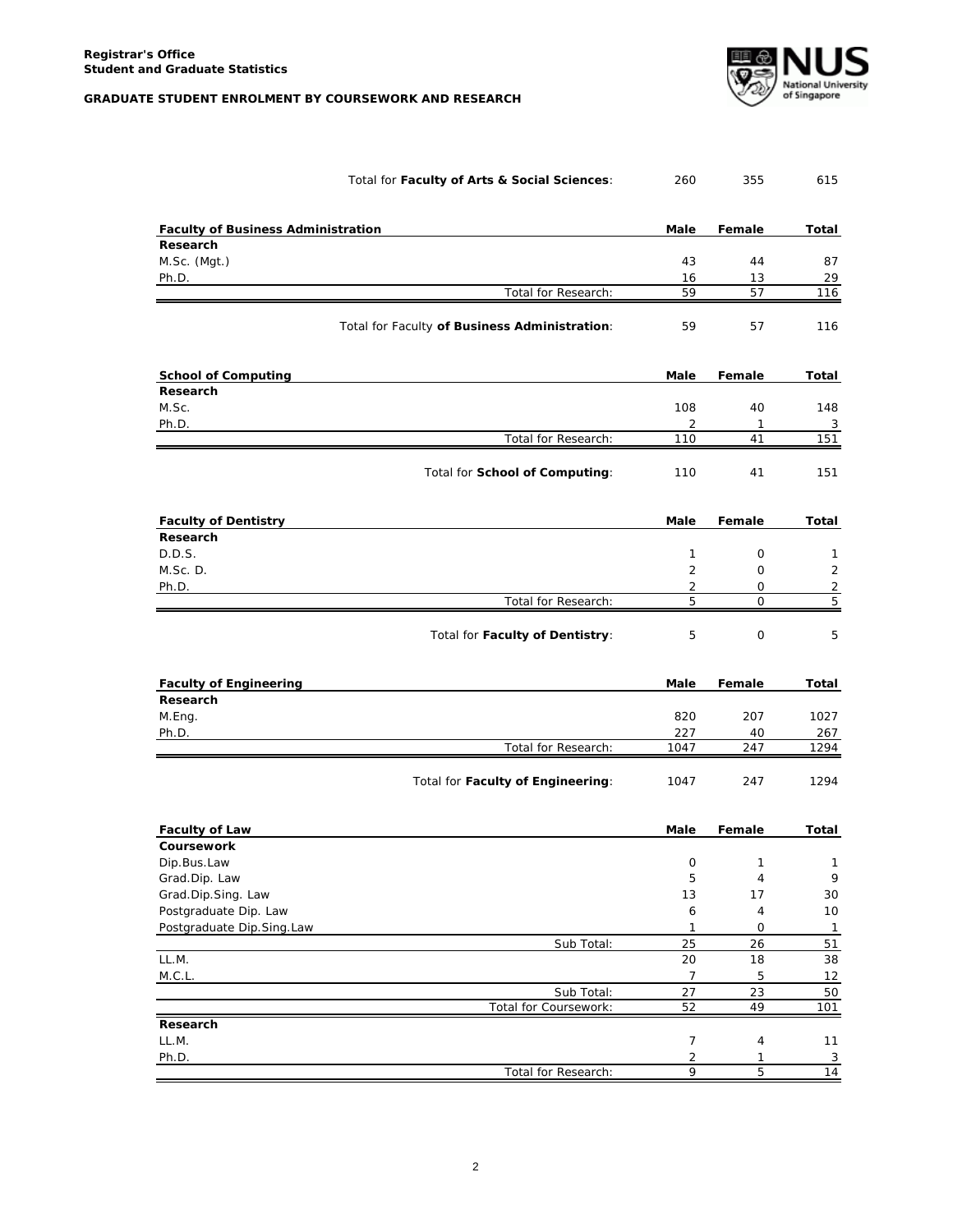

|                            | Total for Faculty of Law:      | 61             | 54             | 115   |
|----------------------------|--------------------------------|----------------|----------------|-------|
| <b>Faculty of Medicine</b> |                                | Male           | Female         | Total |
| Research                   |                                |                |                |       |
| M.D.                       |                                | 20             | $\overline{7}$ | 27    |
| M.Sc.                      |                                | 53             | 91             | 144   |
| Ph.D.                      |                                | 64             | 33             | 97    |
|                            | Total for Research:            | 137            | 131            | 268   |
|                            | Total for Faculty of Medicine: | 137            | 131            | 268   |
| <b>Faculty of Science</b>  |                                | Male           | Female         | Total |
| Coursework                 |                                |                |                |       |
| Grad.Dip.Math              |                                | $\overline{7}$ | 4              | 11    |
|                            | Sub Total:                     | $\overline{7}$ | 4              | 11    |
| M.Sc. (Comp. & Info.Sci.)  |                                | 70             | 35             | 105   |
| M.Sc. (Mathematics)        |                                | 2              | $\mathbf 0$    | 2     |
| M.Sc. (Statistics)         |                                | 32             | 9              | 41    |
|                            | Sub Total:                     | 104            | 44             | 148   |
|                            | Total for Coursework:          | 111            | 48             | 159   |
| Research                   |                                |                |                |       |
| M.Sc.                      |                                | 221            | 155            | 376   |
| M.Sc. (Pharm.)             |                                | 8              | 8              | 16    |
| Ph.D.                      |                                | 178            | 72             | 250   |
|                            | Total for Research:            | 407            | 235            | 642   |
|                            | Total for Faculty of Science:  | 518            | 283            | 801   |

| <b>GRADUATE SCHOOLS</b>                           |                       |      |        | 1998/1999         |
|---------------------------------------------------|-----------------------|------|--------|-------------------|
|                                                   |                       |      |        | as at 15 Oct 1998 |
| <b>Graduate School of Business</b>                |                       | Male | Female | Total             |
| Coursework                                        |                       |      |        |                   |
| Dip.Bus.Admin.                                    |                       | 70   | 38     | 108               |
|                                                   | Sub Total:            | 70   | 38     | 108               |
| Asia-Pacific Executive MBA                        |                       | 41   | 9      | 50                |
| Asia-Pacific Executive MBA (conducted in Chinese) |                       | 24   | 1      | 25                |
| Joint MBA/LLM                                     |                       | 2    | 0      | 2                 |
| M.B.A.                                            |                       | 180  | 83     | 263               |
| M.B.A. (conducted in Chinese)                     |                       | 197  | 109    | 306               |
| M.Sc. (Applied Finance)                           |                       | 26   | 14     | 40                |
| M.Sc. (Asia Pacific Human Resource Mgt.)          |                       | 8    | 15     | 23                |
| M.Sc. (Mgt. of Tech.)                             |                       | 121  | 37     | 158               |
|                                                   | Sub Total:            | 599  | 268    | 867               |
|                                                   | Total for Coursework: | 669  | 306    | 975               |

Total for **Graduate School of Business**: 669 306 975

| <b>Graduate School of Dental Studies</b> | Male | Female | Total |
|------------------------------------------|------|--------|-------|
| Coursework                               |      |        |       |
| M.D.S. (Oral & Maxillofacial Surg.)      |      |        |       |
| M.D.S. (Orthodontics)                    |      |        |       |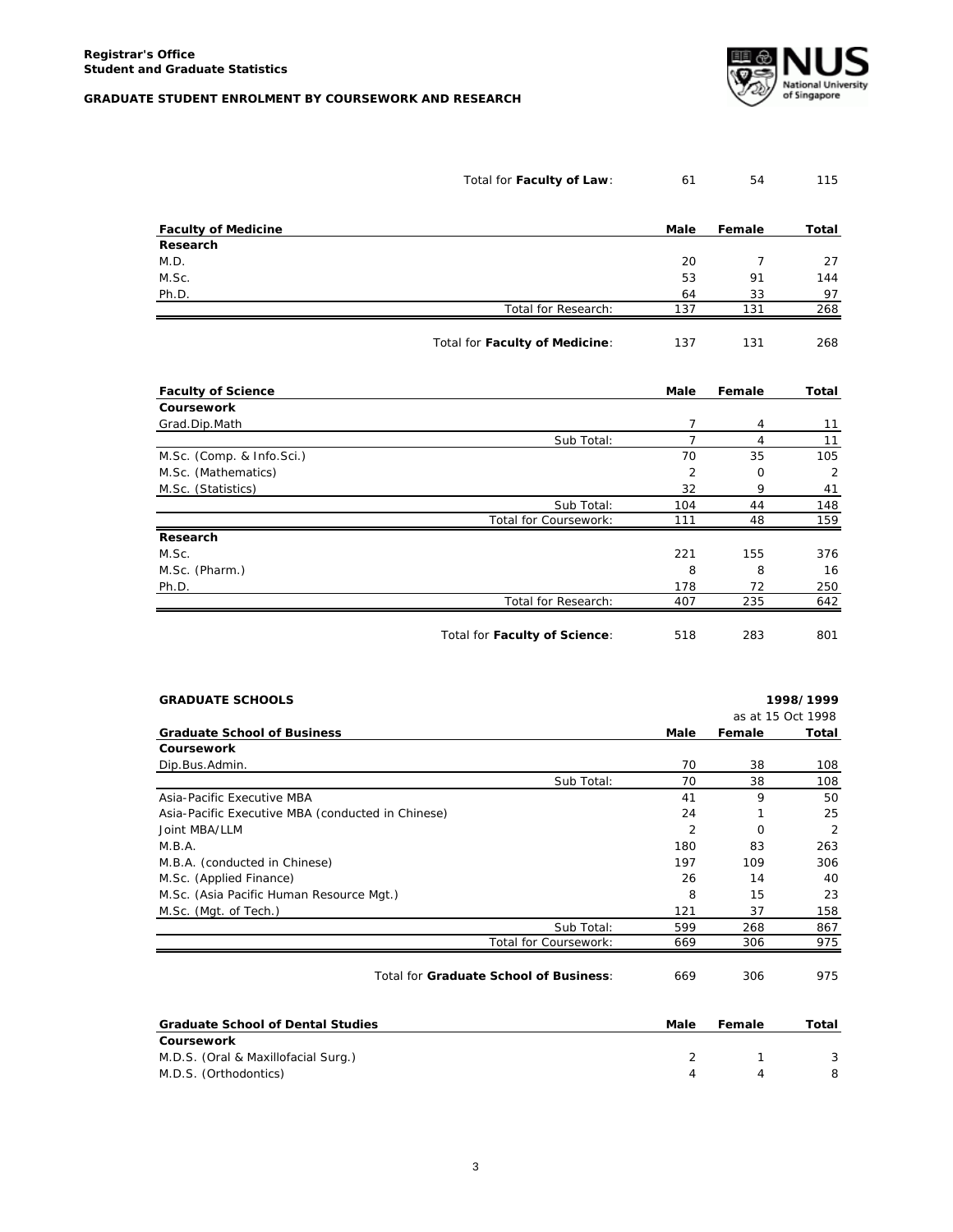

|                                            | Sub Total:                                   | 6         | 5              | 11             |
|--------------------------------------------|----------------------------------------------|-----------|----------------|----------------|
|                                            | Total for Coursework:                        | 6         | 5              | 11             |
|                                            | Total for Graduate School of Dental Studies: | 6         | 5              | 11             |
|                                            |                                              |           |                |                |
| <b>Graduate School of Engineering</b>      |                                              | Male      | Female         | Total          |
| <b>Coursework</b>                          |                                              |           |                |                |
| Grad.Dip.Aviation Mgt.                     |                                              | 13        | 4              | 17             |
| Grad.Dip.Env.Eng.                          |                                              | 14        | 18             | 32             |
|                                            | Sub Total:                                   | 27        | 22             | 49             |
| M.Sc. (Chem. Eng.)                         |                                              | 1         | $\mathbf{1}$   | 2              |
| M.Sc. (Civil Eng.)                         |                                              | 187       | 50             | 237            |
| M.Sc. (Elect. Eng.)                        |                                              | 532       | 91             | 623            |
| M.Sc. (Env. Eng.)                          |                                              | 54        | 21             | 75             |
| M.Sc. (Ind. & Sys. Eng.)                   |                                              | 168       | 28             | 196            |
| M.Sc. (Mat'l Sc. & Eng.)                   |                                              | 71<br>127 | 29             | 100            |
| M.Sc. (Mech. Eng.)                         |                                              |           | 8              | 135            |
| M.Sc. (Mechatronics)                       |                                              | 73        | $\mathbf{1}$   | 74             |
| M.Sc. (SHE)<br>M.Sc. (Transp. Sys. & Mgt.) |                                              | 46<br>34  | 10<br>12       | 56<br>46       |
|                                            | Sub Total:                                   | 1293      | 251            | 1544           |
|                                            | Total for Coursework:                        | 1320      | 273            | 1593           |
|                                            |                                              |           |                |                |
|                                            | Total for Graduate School of Engineering:    | 1320      | 273            | 1593           |
| <b>Graduate School of Medical Studies</b>  |                                              | Male      | Female         | <b>Total</b>   |
| Coursework                                 |                                              |           |                |                |
| Grad.Dip. Geriatric Med.                   |                                              | 15        | 15             | 30             |
| Grad.Dip. Occup.Med.                       |                                              | 17        | 3              | 20             |
|                                            | Sub Total:                                   | 32        | 18             | 50             |
| M.Clinical Embryology                      |                                              | 3         | 11             | 14             |
| M.Med. (Anaesthesia)                       |                                              | 8         | 8              | 16             |
| M.Med. (Diagnostic Radiology)              |                                              | 6         | 1              | $\overline{7}$ |
| M.Med. (Family Medicine)                   |                                              | 15        | 13             | 28             |
| M.Med. (Obst. & Gynae.)                    |                                              | 3         | $\mathbf{1}$   | 4              |
| M.Med. (OM)                                |                                              | 3         | $\overline{2}$ | 5              |

| M.Med. (Psychiatry) |                                               |    |    | $\mathbf{A}$ |
|---------------------|-----------------------------------------------|----|----|--------------|
| M.Med. (Surgery)    |                                               | つつ |    | 24           |
|                     | Sub Total:                                    |    | 46 | 113          |
|                     | Total for Coursework:                         | 99 | 64 | 163          |
|                     | Total for Graduate School of Medical Studies: | 99 | 64 | 163          |

| <b>INSTITUTES/CENTRES</b> |                     |      |        | 1998/1999         |
|---------------------------|---------------------|------|--------|-------------------|
|                           |                     |      |        | as at 15 Oct 1998 |
| East Asian Institute      |                     | Male | Female | Total             |
| Research                  |                     |      |        |                   |
| Ph.D.                     |                     | ∩    |        |                   |
|                           | Total for Research: |      |        |                   |
|                           |                     |      |        |                   |

M.Med. (PH) 5 6 11

Total for **East Asian Institute**: 0 1 1 1